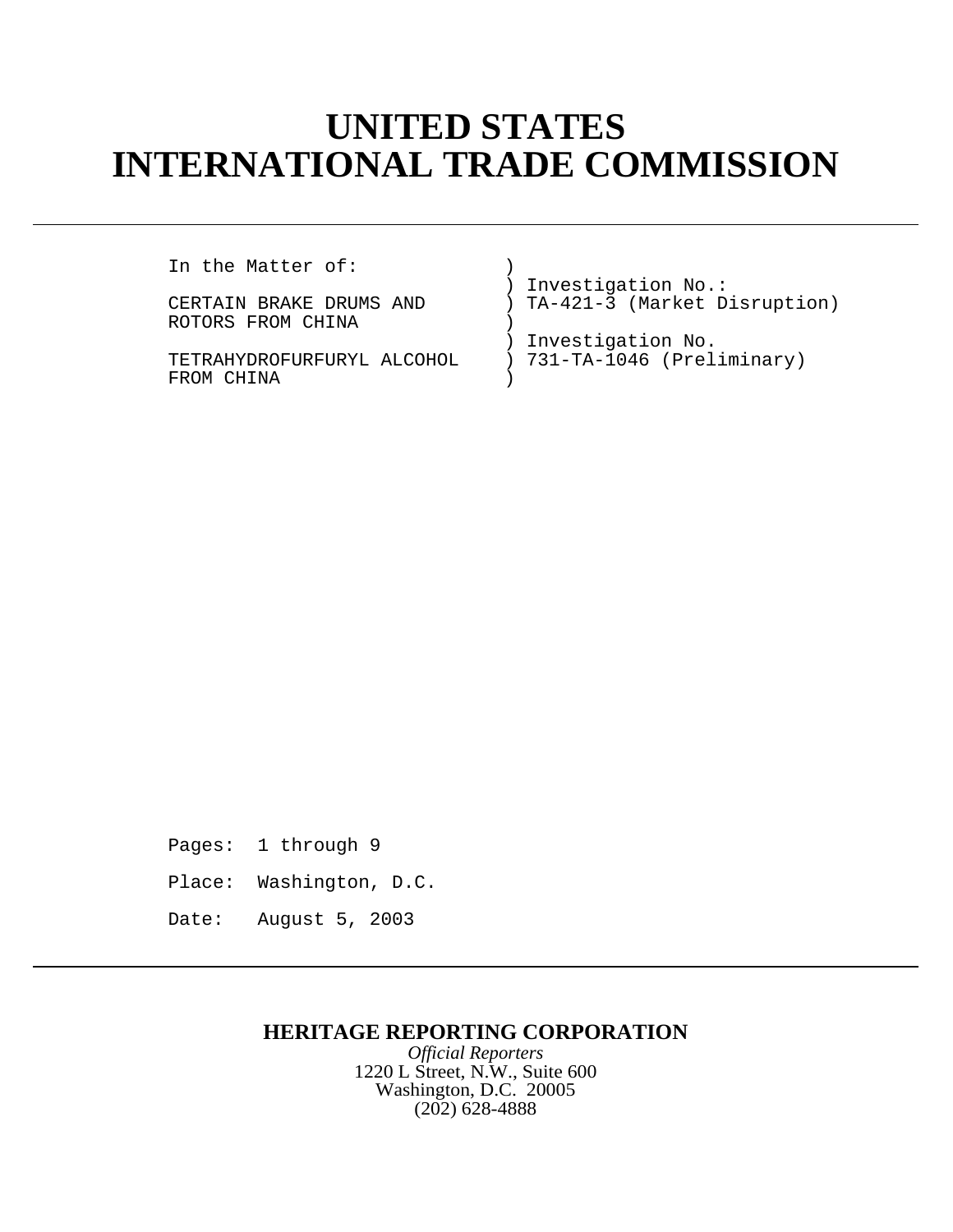#### THE UNITED STATES INTERNATIONAL TRADE COMMISSION

| In the Matter of:          |                           |
|----------------------------|---------------------------|
|                            | Investigation No.:        |
| CERTAIN BRAKE DRUMS AND    | $TA - 421 - 3$            |
| ROTORS FROM CHINA          | (Market Disruption)       |
|                            |                           |
|                            | Investigation No.         |
| TETRAHYDROFURFURYL ALCOHOL | 731-TA-1046 (Preliminary) |
| FROM CHINA                 |                           |
|                            |                           |

Tuesday, August 5, 2003

Room No. 101 U.S. International Trade Commission 500 E Street, S.W. Washington, D.C.

The commission meeting commenced, pursuant to Notice, at 10:00 a.m., before the Commissioners of the United States International Trade Commission, the Honorable DEANNA TANNER OKUN, Chairman, presiding. APPEARANCES:

On behalf of the International Trade Commission:

Commissioners:

DEANNA TANNER OKUN, CHAIRMAN JENNIFER A. HILLMAN, VICE CHAIRMAN (Via Telephone) MARCIA E. MILLER, COMMISSIONER (Via Telephone) STEPHEN KOPLAN, COMMISSIONER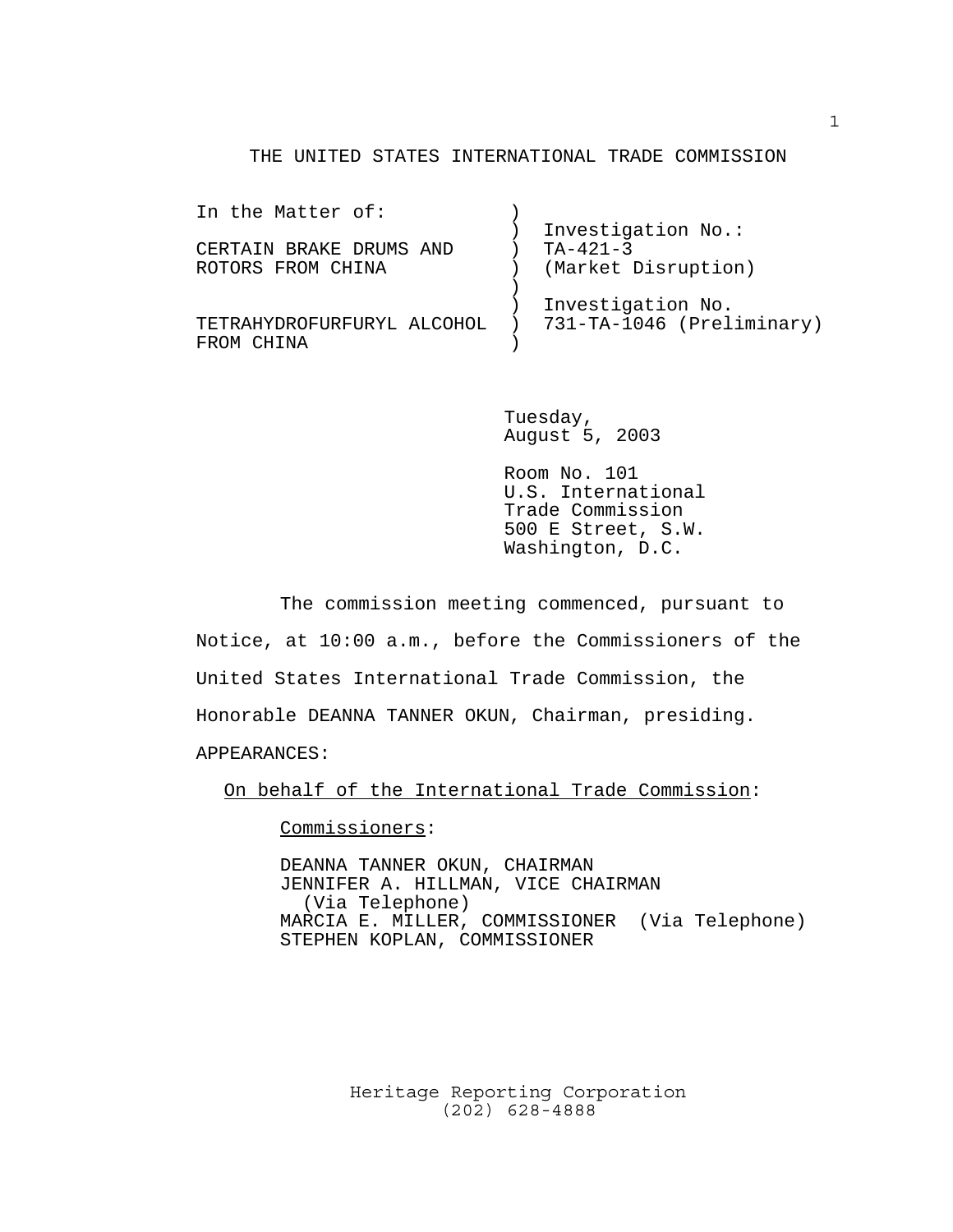Staff:

Investigation No. TA-421-3 (Market Disruption) Certain Brake Drums and Rotors From China:

MARILYN R. ABBOTT, THE SECRETARY WILLIAM R. BISHOP, STAFF ASSISTANT DEBRA BAKER, INVESTIGATOR DEBRA MCNAY, INDUSTRY ANALYST CHARLES YOST, ACCOUNTANT GERALD BENEDICK, ECONOMIST WILLIAM GEARHART, ATTORNEY DIANE MAZUR, SUPERVISORY INVESTIGATOR

Investigation No. 731-TA-1046 (Preliminary) Tetrahydrofurfuryl Alcohol From China:

MARILYN R. ABBOTT, THE SECRETARY WILLIAM R. BISHOP, STAFF ASSISTANT OLYMPIA HAND, INVESTIGATOR CYNTHIA FORESO, INDUSTRY ANALYST DAVID BOYLAND, ACCOUNTANT ERIC FORDEN, ECONOMIST MARY BETH JONES, ATTORNEY DIANE MAZUR, SUPERVISORY INVESTIGATOR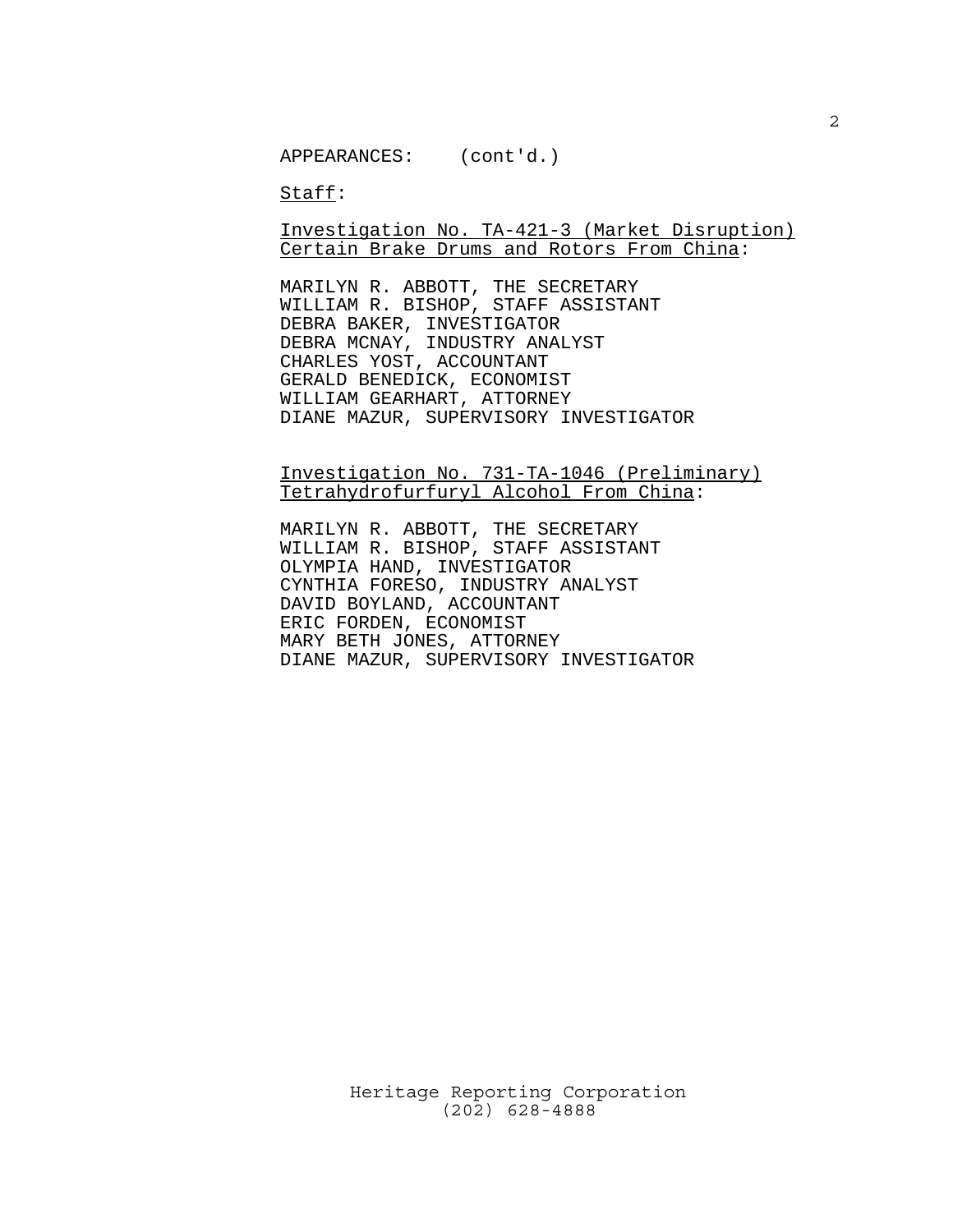### $\underline{\texttt{I}} \ \underline{\texttt{N}} \ \underline{\texttt{D}} \ \underline{\texttt{E}} \ \underline{\texttt{X}}$

3

| AGENDA FOR FUTURE MEETING: NONE                                                                              | 4 |
|--------------------------------------------------------------------------------------------------------------|---|
| MINUTES: NONE                                                                                                | 4 |
| RATIFICATION LIST: NONE                                                                                      | 4 |
| INV. NO. TA-421-3 (MARKET DISRUPTION) (CERTAIN<br>BRAKE DRUMS AND ROTORS FROM CHINA) -- BRIEFING<br>AND VOTE | 4 |
| INV. NO. 731-TA-1046 (PRELIMINARY)<br>(TETRAHYDROFURFURYL ALCOHOL FROM CHINA) --<br>BRIEFING AND VOTE        | 6 |
| OUTSTANDING ACTION JACKETS: NONE                                                                             | 4 |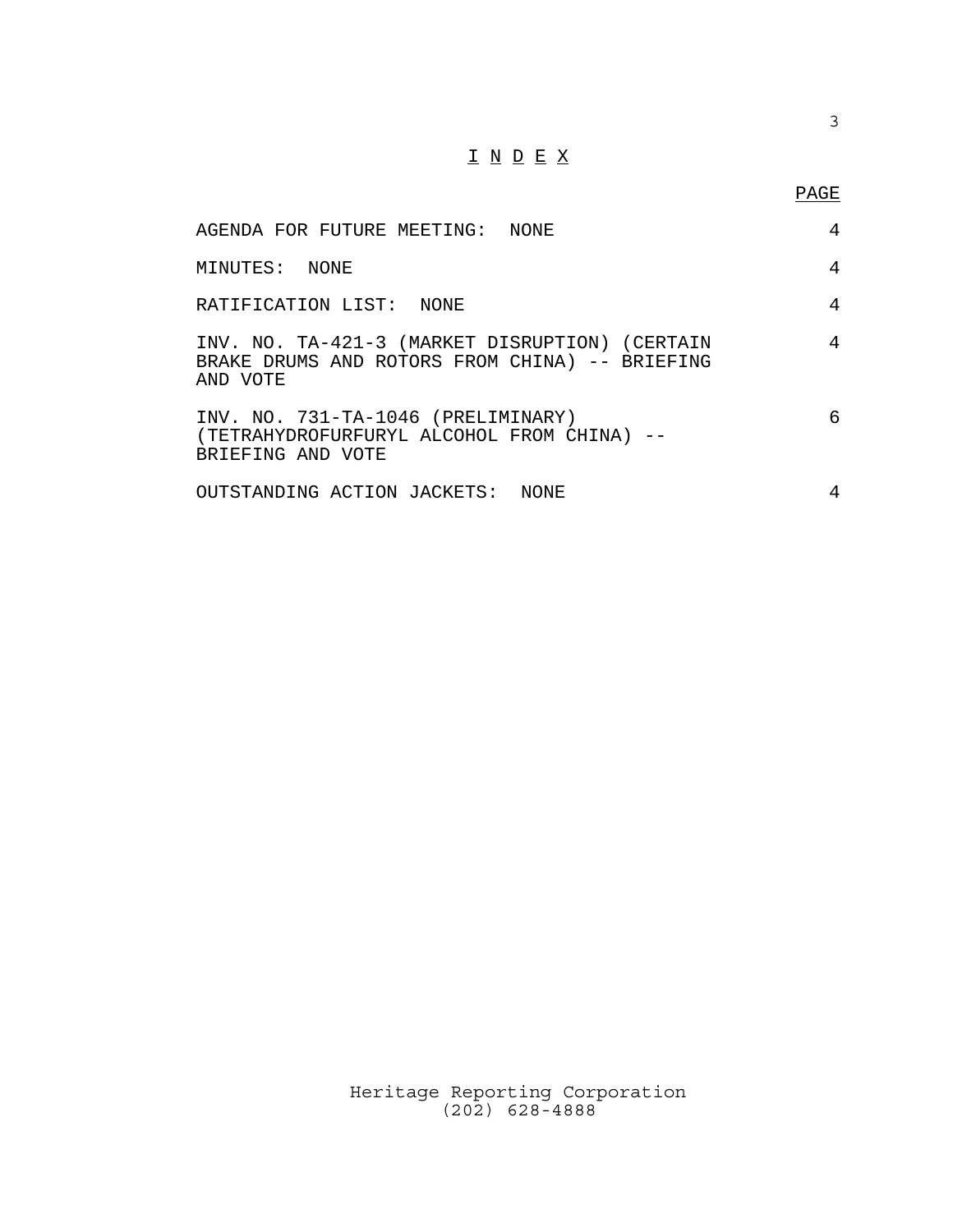| 1  | $\underline{P} \underline{R} \underline{O} \underline{C} \underline{E} \underline{E} \underline{D} \underline{I} \underline{N} \underline{G} \underline{S}$ |
|----|-------------------------------------------------------------------------------------------------------------------------------------------------------------|
| 2  | (10:00 a.m.)                                                                                                                                                |
| 3  | CHAIRMAN OKUN: Good morning. This meeting                                                                                                                   |
| 4  | of the United States International Trade Commission                                                                                                         |
| 5  | will please come to order.                                                                                                                                  |
| 6  | Good morning, Madam Secretary.                                                                                                                              |
| 7  | MS. ABBOTT: Good morning, Madam Chairman.                                                                                                                   |
| 8  | CHAIRMAN OKUN: And good morning to Vice                                                                                                                     |
| 9  | Chairman Hillman and Commissioner Miller, who are                                                                                                           |
| 10 | participating by telephone this morning.                                                                                                                    |
| 11 | VICE CHAIRMAN HILLMAN: Good morning.                                                                                                                        |
| 12 | COMMISSIONER MILLER: Good morning.                                                                                                                          |
| 13 | CHAIRMAN OKUN: There is no agenda for                                                                                                                       |
| 14 | future meetings or outstanding action jackets for us                                                                                                        |
| 15 | to consider. There are no minutes or ratification                                                                                                           |
| 16 | lists for us to consider.                                                                                                                                   |
| 17 | We will, therefore, turn to Investigation                                                                                                                   |
| 18 | No. TA-421-3 (Market Disruption), Certain Brake Drums                                                                                                       |
| 19 | and Rotors From China.                                                                                                                                      |
| 20 | Welcome to Ms. Mazur and the other members                                                                                                                  |
| 21 | of the staff who participated in this investigation.                                                                                                        |
| 22 | Does any Commissioner have questions for the                                                                                                                |
| 23 | staff?                                                                                                                                                      |
| 24 | (No response.)                                                                                                                                              |
| 25 | CHAIRMAN OKUN: Are there any additions or                                                                                                                   |
|    | Heritage Reporting Corporation<br>$(202)$ 628-4888                                                                                                          |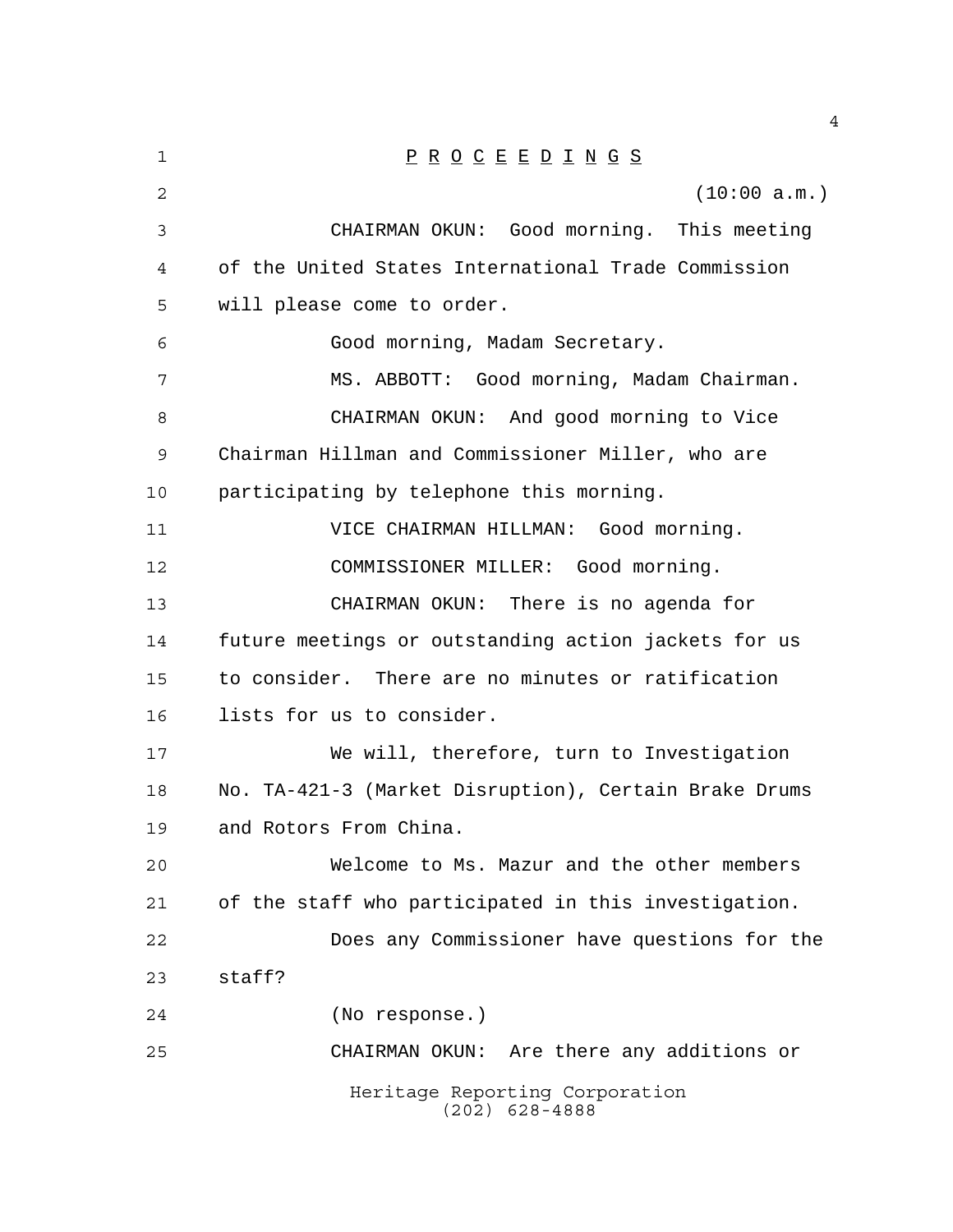corrections to the staff report?

Heritage Reporting Corporation (202) 628-4888 MS. MAZUR: Madam Chairman, we have corrections in Investigations Memorandum AA-109. CHAIRMAN OKUN: Is there any objection to approval of the staff report as revised? (No response.) CHAIRMAN OKUN: Hearing none, it is approved. Madam Secretary, will you please call the roll? MS. ABBOTT: Commissioner Hillman? VICE CHAIRMAN HILLMAN: I vote in the negative. MS. ABBOTT: Commissioner Koplan? COMMISSIONER KOPLAN: I concur with Commissioner Hillman. MS. ABBOTT: Commissioner Okun? 18 CHAIRMAN OKUN: I concur. MS. ABBOTT: Commissioner Miller? COMMISSIONER MILLER: I also vote in the negative. MS. ABBOTT: Madam Chairman, the Commission has reached a negative determination in this investigation. CHAIRMAN OKUN: Thank you.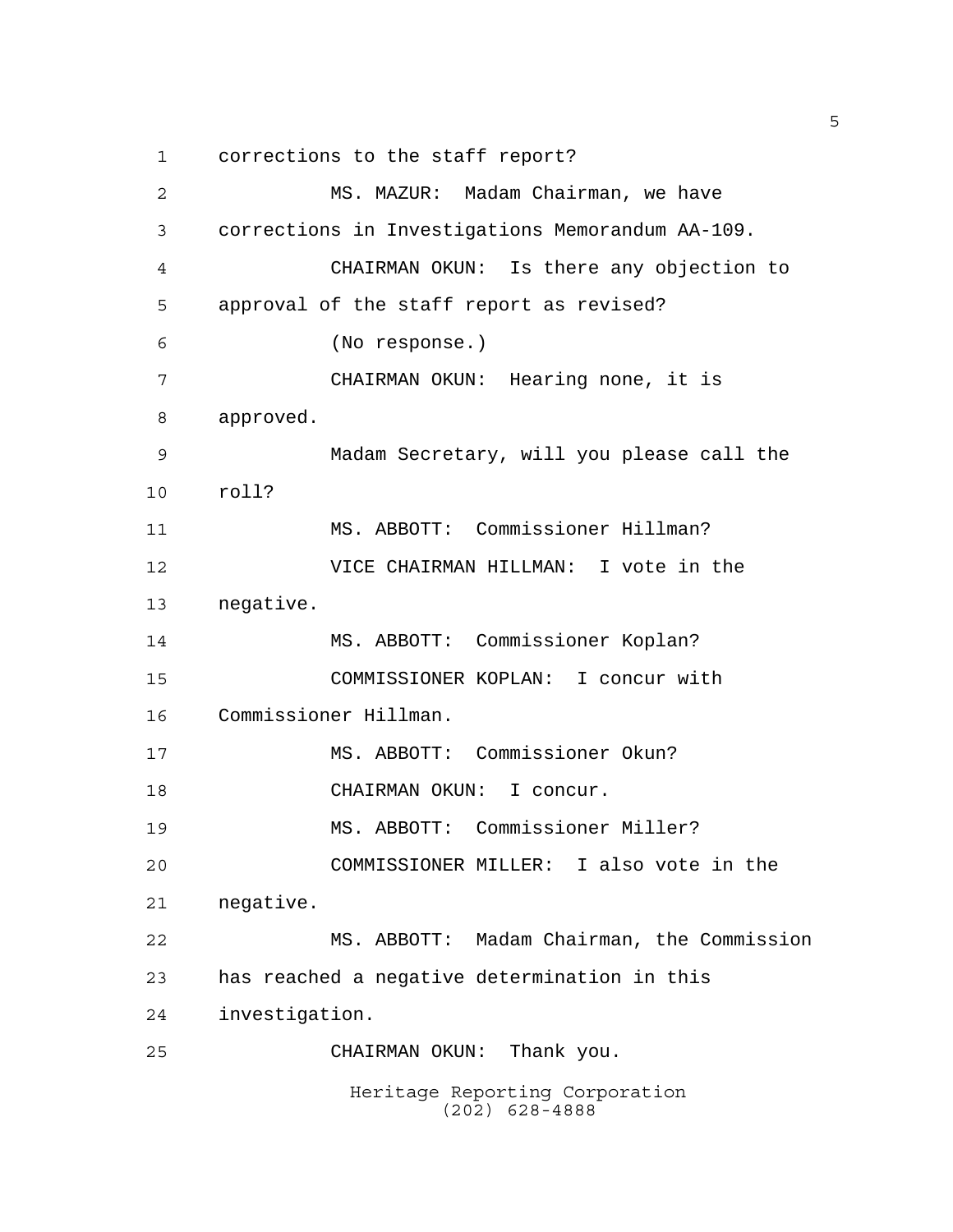Heritage Reporting Corporation (202) 628-4888 Further information regarding this determination will be in a press release. Commissioners' opinions and recommendations on remedy, if necessary, are currently scheduled to be transmitted to the President and the United States Trade Representative on or before August 25, 2003. I want to again thank staff for their participation and help in this investigation. We will now take a moment to change staff for the next vote. (Pause.) CHAIRMAN OKUN: We will now turn to Investigation No. 731-TA-1046 (Preliminary), Tetrahydrofurfuryl Alcohol From China. Welcome again to Ms. Mazur and the other members of the staff who participated in this investigation. Does any Commissioner have questions for the staff? (No response.) CHAIRMAN OKUN: Are there any additions or corrections to the staff report? MS. MAZUR: Madam Chairman, corrections and supplemental information for the staff report are contained in Investigations Memorandum AA-113.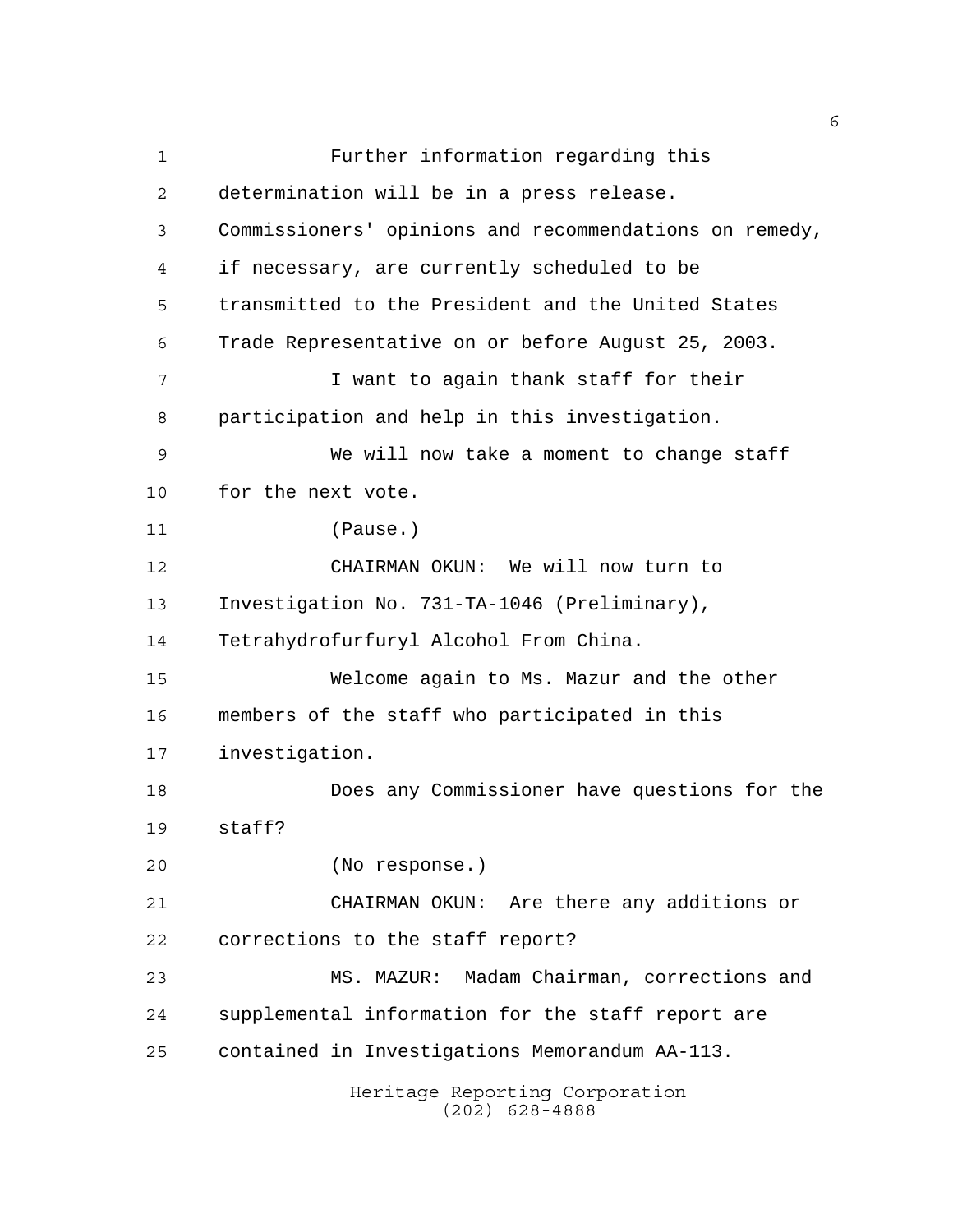Heritage Reporting Corporation (202) 628-4888 CHAIRMAN OKUN: Is there any objection to approval of the staff report as revised? (No response.) CHAIRMAN OKUN: Hearing none, it is approved. Madam Secretary, will you please call the roll? 8 MS. ABBOTT: Commissioner Okun? CHAIRMAN OKUN: I vote in the affirmative. MS. ABBOTT: Commissioner Miller? COMMISSIONER MILLER: I vote in the affirmative. MS. ABBOTT: Commissioner Hillman? VICE CHAIRMAN HILLMAN: I vote in the affirmative. MS. ABBOTT: Commissioner Koplan? COMMISSIONER KOPLAN: I vote in the affirmative. MS. ABBOTT: Madam Chairman, the Commission has reached an affirmative determination. CHAIRMAN OKUN: Thank you. Further information regarding this determination will be in a press release. Commissioners' opinions are currently scheduled to be transmitted to the Department of Commerce on or before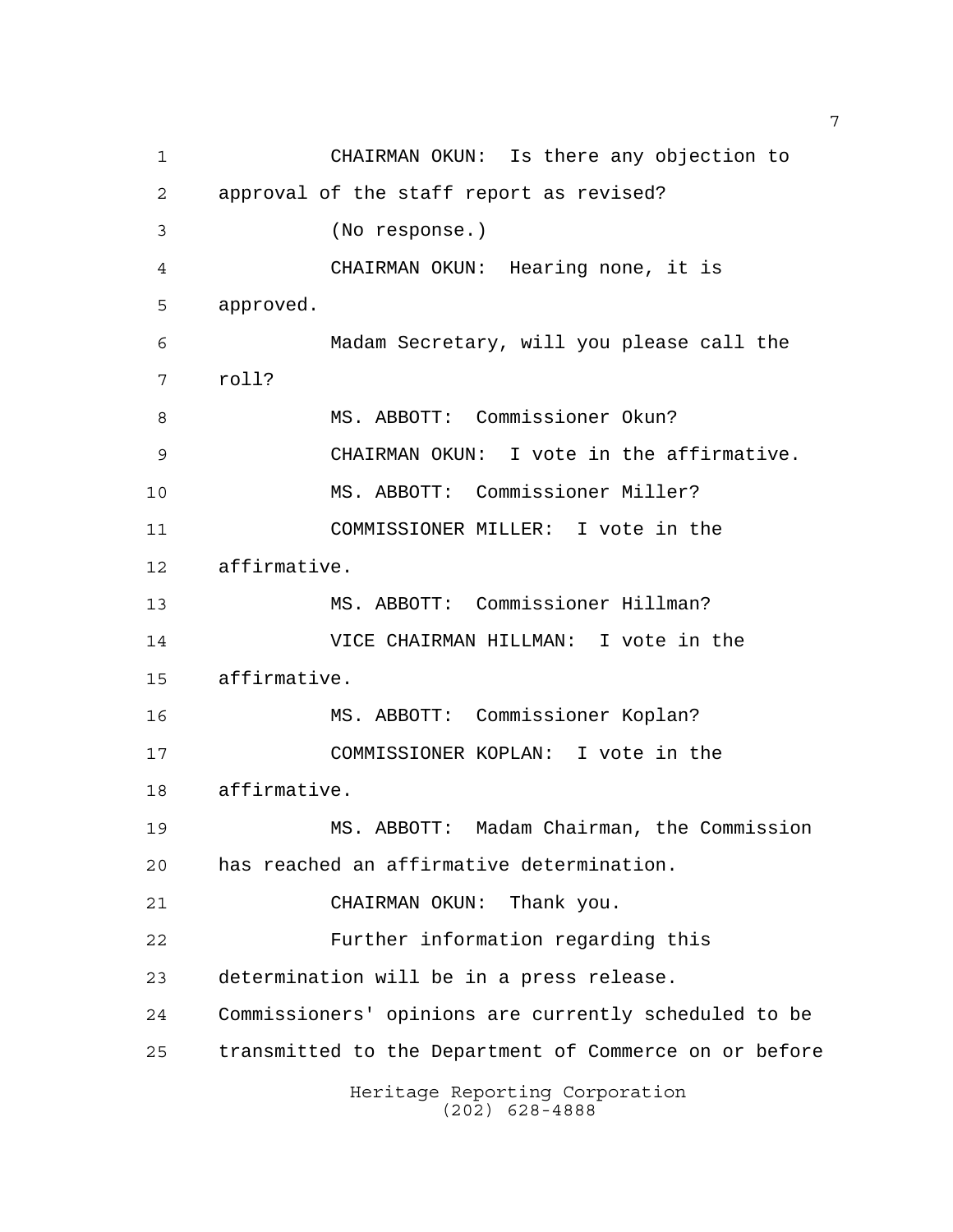August 14, 2003. 2 Thank you again to the staff. Seeing no other business to come before the Commission, this meeting is adjourned. (Whereupon, at 10:04 a.m. the commission meeting in the above-entitled matter was concluded.) // // // // // // // // // // // // // // // // // // //